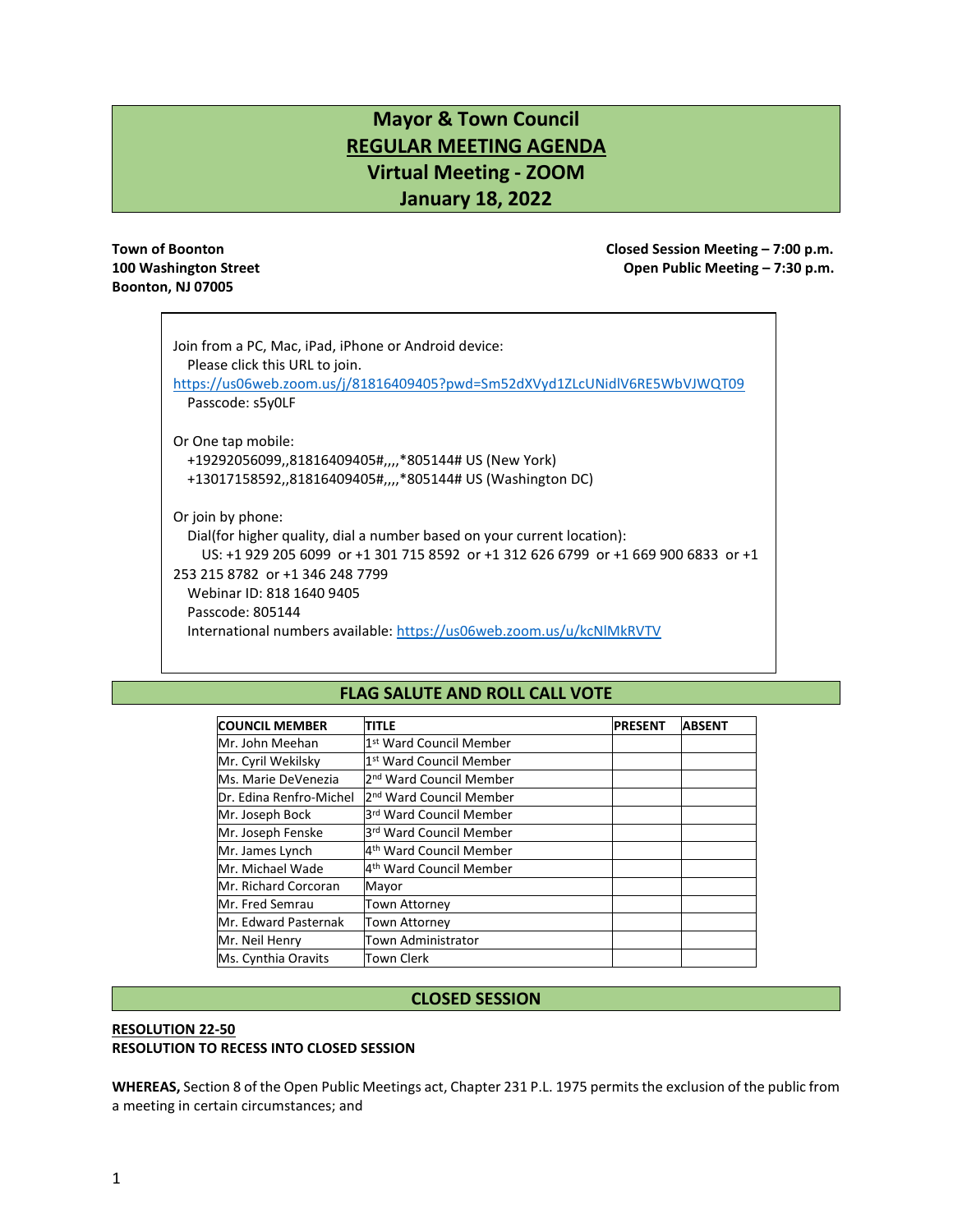**WHEREAS**, this public body is of the opinion that such circumstances presently exist.

**NOW THEREFORE, BE IT RESOLVED** by the Mayor and Council of the Town of Boonton in the County of Morris and State of New Jersey as follows:

- 1. The public shall be excluded from discussion of and action upon the hereinafter specified subject matter(s).
- 2. The general nature of the subject matter to be discussed is as follows: Litigation
- 3. It is anticipated at this time that the above stated subject matter will be made public at the conclusion of each individual specified subject matter.
- 4. This resolution shall take effect immediately.
- 5. No action may be taken in Closed Session.

| <b>MOVED:</b>      |                 | <b>SECONDED:</b> |          |  |
|--------------------|-----------------|------------------|----------|--|
| <b>VOICE VOTE:</b> | <b>IN FAVOR</b> |                  | AGAINST: |  |

# **OPEN PUBLIC SESSION – 7:30 P.M.**

**FLAG SALUTE AND ROLL CALL VOTE:**

| <b>COUNCIL MEMBER</b><br>TITLE<br><b>PRESENT</b>               | <b>ABSENT</b> |
|----------------------------------------------------------------|---------------|
|                                                                |               |
| 1 <sup>st</sup> Ward Council Member<br>Mr. John Meehan         |               |
| Mr. Cyril Wekilsky<br>1st Ward Council Member                  |               |
| 2 <sup>nd</sup> Ward Council Member<br>Ms. Marie DeVenezia     |               |
| Dr. Edina Renfro-Michel<br>2 <sup>nd</sup> Ward Council Member |               |
| 3rd Ward Council Member<br>Mr. Joseph Bock                     |               |
| Mr. Joseph Fenske<br>3rd Ward Council Member                   |               |
| Mr. James Lynch<br>4 <sup>th</sup> Ward Council Member         |               |
| Mr. Michael Wade<br>4 <sup>th</sup> Ward Council Member        |               |
| Mr. Richard Corcoran<br>Mayor                                  |               |
| Mr. Fred Semrau<br>Town Attorney                               |               |
| Mr. Edward Pasternak<br><b>Town Attorney</b>                   |               |
| <b>Town Administrator</b><br>Mr. Neil Henry                    |               |
| Town Clerk<br>Ms. Cynthia Oravits                              |               |

# **ADEQUATE NOTICE MAYOR'S STATEMENT**

Pursuant to the Open Public Meetings Act and the Emergency Remote Meeting Protocol for Local Public Bodies, adequate and electronic notice of this remote Zoom meeting have been provided as follows:

- 1. Notice of this meeting was published in the Citizen of Morris County and the Daily Record Newspapers and a copy this agenda was forwarded to each of the town's official newspapers.
- 2. Notice of this meeting and the agenda were posted on the bulletin board at Town Hall, 100 Washington Street, Boonton, NJ 07005.
- 3. Notice of this meeting was posted on the outside front door and ADA accessible door of Town Hall.
- 4. Notice of this meeting and the agenda were posted on the Town website and the Town of Boonton Facebook page.

During the meeting, members of the public will be muted until the public comment portion of the meeting is opened, and then unmuted to allow for public comment. Please note that while muted, the public will still be able to hear the governing body conduct business. The public portion will be opened by the Town Administrator following the conclusion of formal business. Once the public portion is concluded, the public will again be muted for the duration of the meeting.

,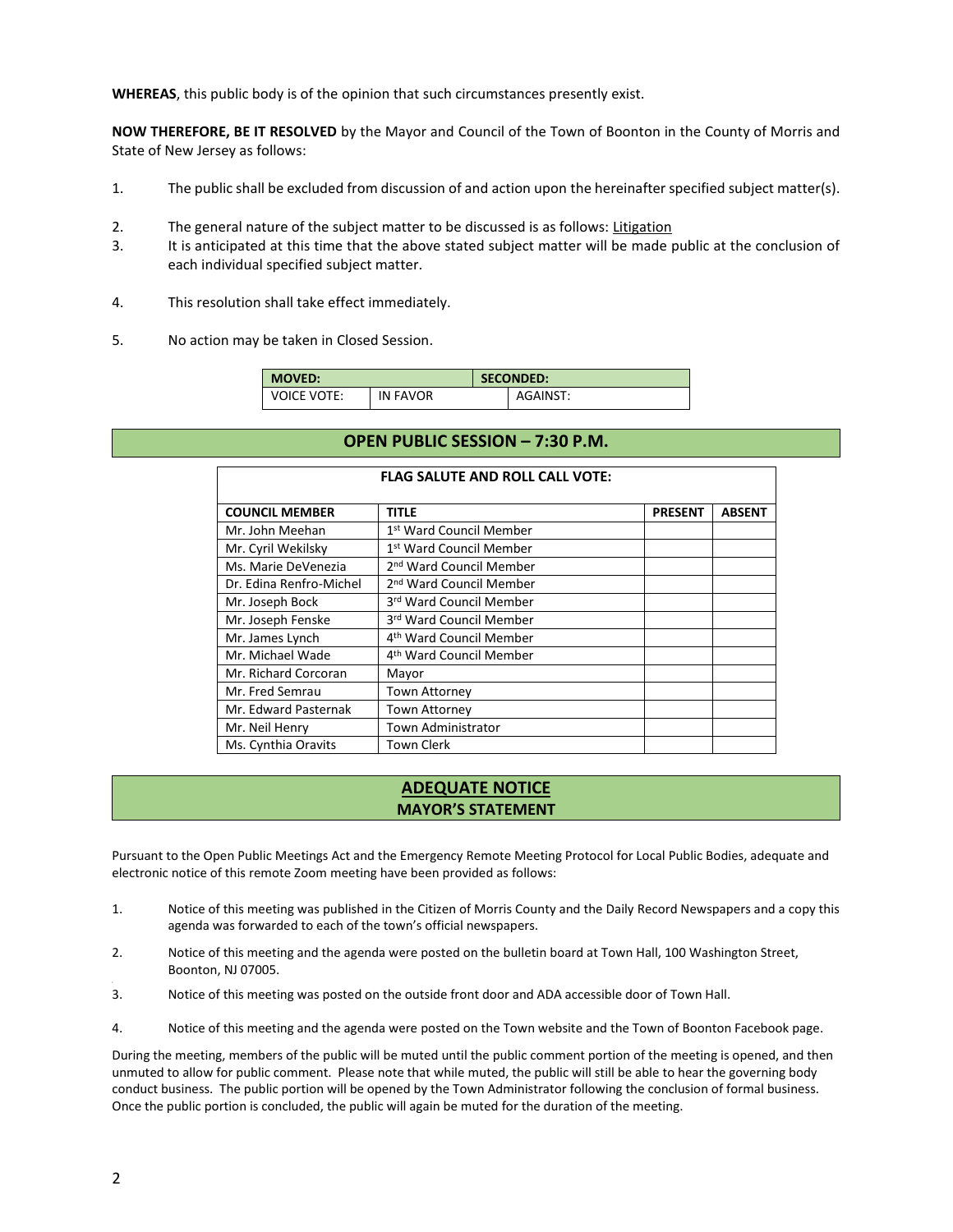- 1. Mute phone when not speaking. Do not log on through the computer and the telephone line as it creates audio issues. Choose only one.
- 2. If you wish to speak during public comment, please press "9" (telephone) or the "raise hand" icon (Zoom App) and wait to be recognized by the host. If you are speaking via telephone, unmute your phone when you are called on to speak.
- 3. Announce yourself when you are speaking for instance "This is Mayor Corcoran ….." or "This is Richard Corcoran from Birch Street I would like to …." Speakers must provide their full name and address.
- 4. Speak slowly and clearly as it helps with the recording.
- 5. There is a 3-minute limit per individual on all public comments.

#### **BOONTON HEALTH DEPARTMENT/OEM/FINANCE**

| <b>Health Department</b> | Public Health Nurse Mandi Bendett         |
|--------------------------|-------------------------------------------|
| <b>OEM</b>               | Carl Wendt, Scott Bednar, Michael Gulla   |
| Finance                  | Jen Muscara, Tax Collector/Mayor Corcoran |
| Administration           | Neil Henry                                |

# **CONSENT AGENDA Resolutions 22-51 through 22-61**

#### **RESOLUTION 22-51**

#### **RESOLUTION APPOINTING DANIEL MONDINO TO THE POSITION OF SERGEANT OF THE BOONTON POLICE DEPARTMENT**

**WHEREAS**, the Mayor and Town Council wish to appoint an officer to the position of Sergeant; and

**WHEREAS**, the New Jersey Civil Service Commission conducted a promotional examination and thereafter certified Daniel Mondino eligible for this position.

**NOW, THEREFORE, BE IT RESOLVED** by the Mayor and Council of the Town of Boonton as follows:

- 1. Daniel Mondino is hereby permanently appointed to the position of Sergeant, effective January 19k 2022 at an annual base salary of \$126,500.00 in accordance with the current SOA contract.
- 2. The Town Administrator is hereby directed to notify the Civil Service Commission of the disposition of the certification in the manner prescribed by the Department.

#### **RESOLUTION 22-52**

#### **AMENDED RESOLUTION TO ESTABLISH TOWN OF BOONTON 2022 HOLIDAYS**

**WHEREAS,** Resolution 22-32 entitled Resolution to Establish Town of Boonton 2022 Holidays was incorrect because one holiday was missing which was the celebration of Christmas Day on December 26, 2022); and

**WHERAES**, the Town of Boonton employees celebrate 13 paid holidays pursuant to the Local Public Contracts of employees.

**NOW THEREFORE, BE IT RESOLVED** by the Mayor and Council of the Town of Boonton, New Jersey, that the following holidays be recognized for 2022:

| New Year's Day              | January 3   |
|-----------------------------|-------------|
| Martin Luther King, Jr. Day | January 17  |
| Presidents' Day             | February 21 |
| Good Friday                 | April 15    |
| Memorial Day                | May 30      |
| Independence Day (Monday)   | July 4      |
| Labor Day                   | September 5 |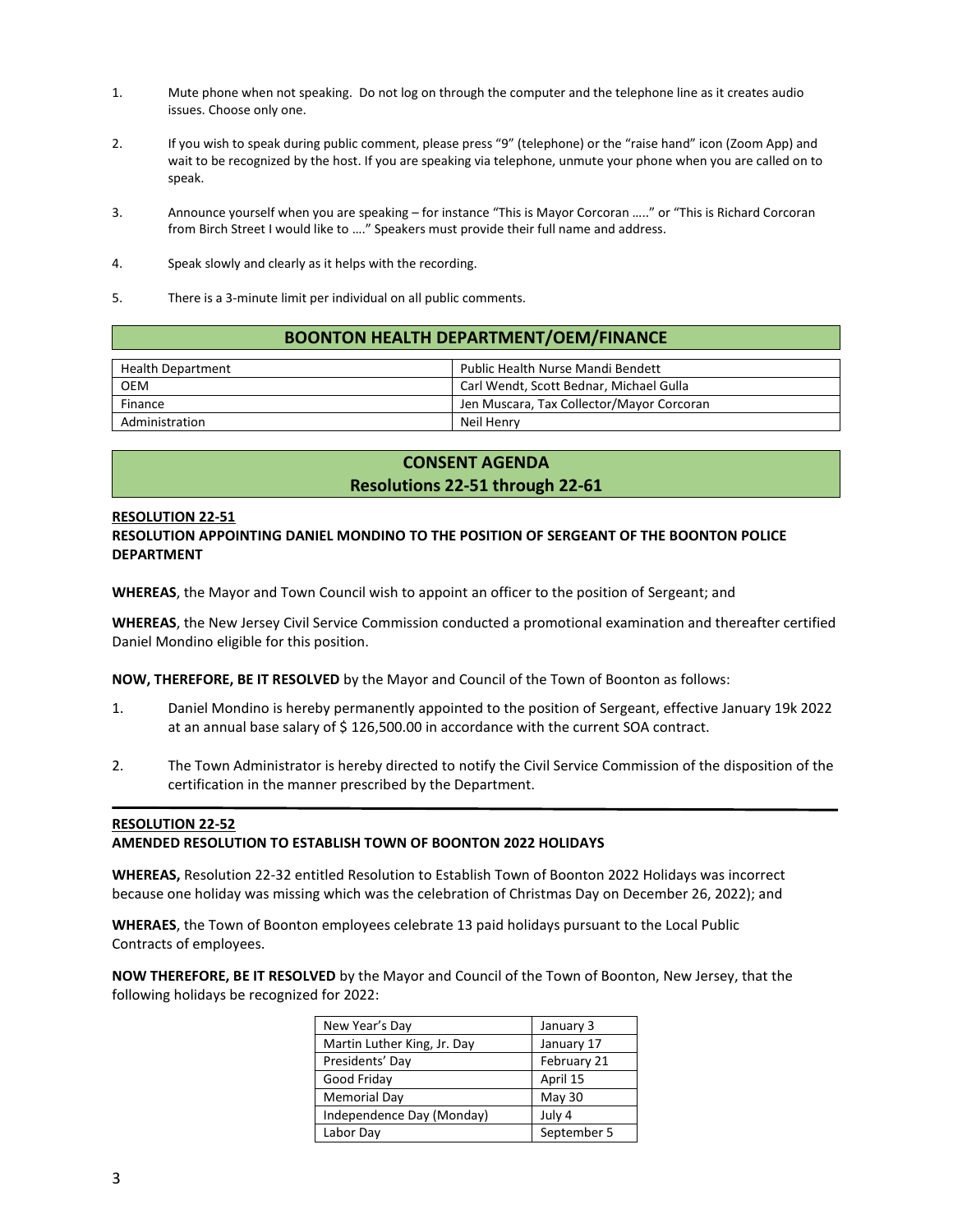| Columbus Day               | October 10  |
|----------------------------|-------------|
| Veteran's Day              | November 11 |
| Thanksgiving               | November 24 |
| <b>Thanksgiving Friday</b> | November 25 |
| Christmas Eve (Saturday)   | December 23 |
| Christmas Day (Sunday)     | December 26 |
|                            |             |

# **RESOLUTION 22-53 RESOLUTION OF THE MAYOR AND TOWN COUNCIL APPROVING MEETING MINUTES**

**WHEREAS,** Minutes of the previous meeting(s) have been submitted to the Mayor and Town Council for their review and approval.

**NOW THEREFORE, BE IT RESOLVED** by the Mayor and Council of the Town of Boonton, County of Morris and State of New Jersey that the Minutes from the following meeting(s) are hereby approved as typed and filed in the Town Clerk's office:

> December 20, 2021 – Regular & Closed Session December 21, 2021 – Construction/OEM Budget Meeting January 1, 2022 – Reorganization & Regular Meeting

# **RESOLUTION 22-54 RESOLUTION TO REFUND OVERPAYMENT BLOCK 107 LOT 27**

**WHEREAS**, the property located at 19 Puddingstone Drive, Block 107 Lot 27, was purchased on May 10, 2021 by a totally disabled veteran, and

**WHEREAS**, this property is no longer eligible to pay taxes as of September 3, 2021 and should be cancelled as of this date per Scott Holzhauer, Tax Assessor's letter, and

**WHEREAS**, there was a payment on this account for both  $3^{rd}$  quarter and  $4^{th}$  quarter 2021, and

**WHEREAS,** this payment has now created an overpayment on the account in the amount of \$7,554.14.

**NOW, THEREFORE, BE IT RESOLVED** by the Mayor and Council of the Town of Boonton, New Jersey, that the Chief Financial Officer be and is hereby authorized and directed to issue a check to Christopher Annor in the amount of \$7,554.14 for overpayment of 3rd quarter 2021 taxes.

#### **RESOLUTION 22-55**

#### **RESOLUTION TO REFUND OVERPAYMENT BLOCK 114 LOT 7**

**WHEREAS**, the property located at 166 Reserve Street, Block 114 Lot 7, was subdivided in 2021, and

**WHEREAS**, there was a payment from their mortgage company on May 17, 2021, and

**WHEREAS**, this payment has now created an overpayment on the account in the amount of \$37.08.

**NOW, THEREFORE, BE IT RESOLVED** by the Mayor and Council of the Town of Boonton, New Jersey, that the Chief Financial Officer be and is hereby authorized and directed to issue a check to Corelogic in the amount of \$37.08 for overpayment of 4th quarter 2021 taxes.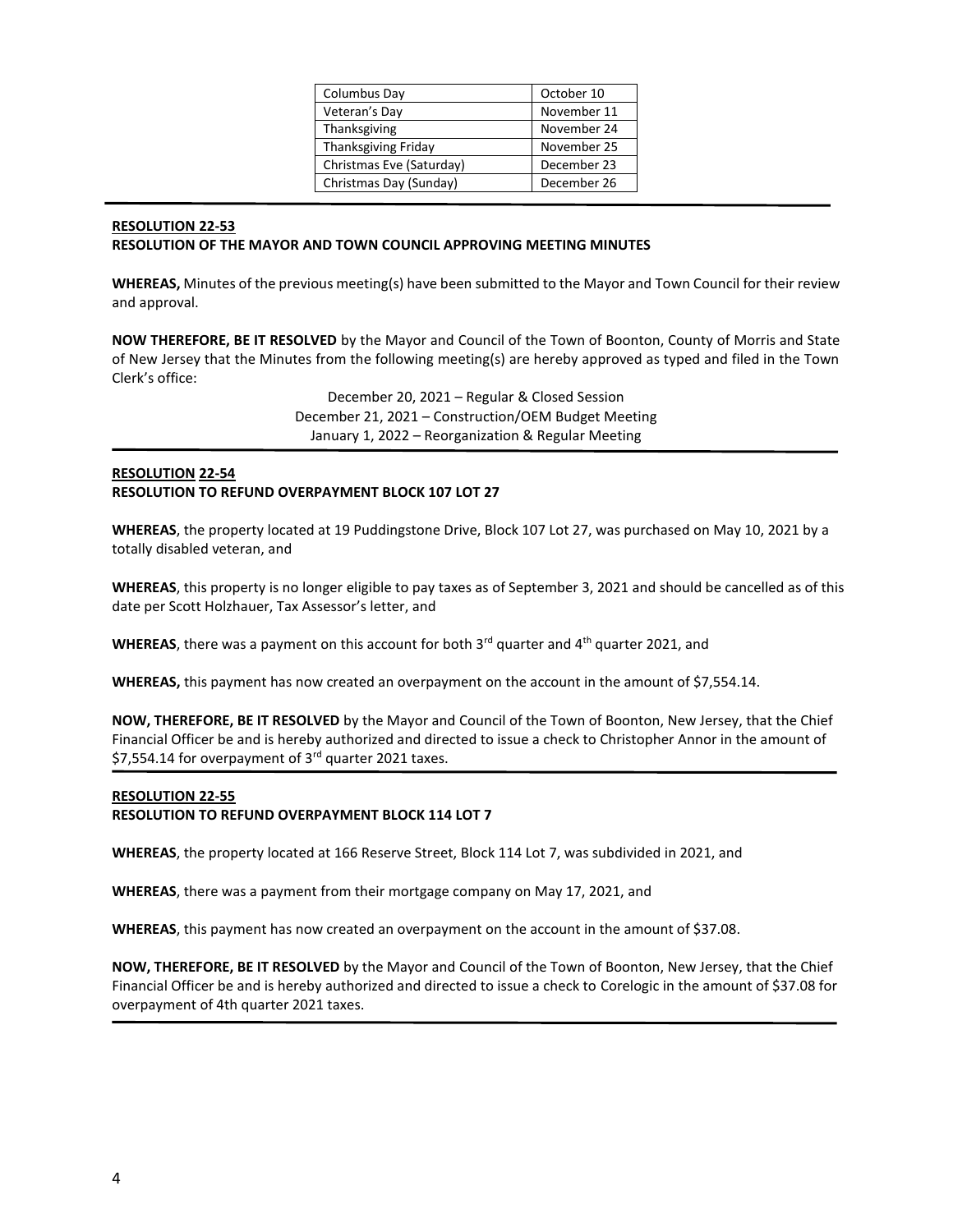# **RESOLUTION 22-56 RESOLUTION TO REFUND OVERPAYMENT BLOCK 107.01 LOT 2**

**WHEREAS**, the property located at 534 Essex Avenue, Block 107.01 Lot 2, is owned by a totally disabled veteran, and

**WHEREAS**, the owner is eligible to not be billed for taxes in the year 2021, and

**WHEREAS**, there was a payment in error from their mortgage company, and

**WHEREAS,** this payment has now created an overpayment on the account in the amount of \$3,276.91.

**NOW, THEREFORE, BE IT RESOLVED** by the Mayor and Council of the Town of Boonton, New Jersey, that the Chief Financial Officer be and is hereby authorized and directed to issue a check to Robert James Miksza in the amount of \$3,276.91 for overpayment of 3<sup>rd</sup> quarter 2021 taxes.

#### **RESOLUTION 22-57**

# **RESOLUTION TO APPROVE A STREET OPENING PERMIT FOR 35 PUDDINGSTONE DRIVE**

**WHEREAS,** New Jersey Natural Gas Co., on behalf of the property owner of 35 Puddingstone Drive, applied for a street opening permit to install gas service to this recently purchased property; and

**WHEREAS,** pursuant to §254-14 B, *"no opening or excavation will be permitted within the surface of a public road, street or right-of-way upon which permanent pavement has been placed within five years of its application"*; and

**WHEREAS,** pursuant to §254-14 B, *"where the denial of the permit can be shown by the applicant to cause undue hardship, this requirement may be waived upon the recommendation of the Town Engineer and upon approval of the Town Council"*; and

**WHEREAS,** the Town Engineer, Samantha Anello, Mott MacDonald, reviewed the application with New Jersey Natural Gas, confirming a hardship of paying for heating oil vs. natural gas; and

**WHEREAS,** Ms. Anello confirmed with New Jersey Natural Gas that a 3'x3' opening in the newly paved roadway would be required and all other work could be accomplished underground and/or internal to the subject property, without further disturbance to the pavement; and

**WHEREAS,** it was the Town Engineer's recommendation that the road disturbance moratorium be waived for this application in order to install new service to this property while also imposing the additional requirement that the Applicant shall saw cut all limits of pavement disturbance and infrared the new pavement restoration to blend it into the existing pavement to the satisfaction of the Town Engineer and Public Works.

**NOW THEREFORE, BE IT RESOLVED** that the Mayor and Council of the Town of Boonton, in the County Morris and State of New Jersey, formally approve the street opening permit for 35 Puddingstone Drive, Boonton, NJ.

#### **RESOLUTION 22-58**

**A RESOLUTION OF THE MAYOR AND COUNCIL OF THE TOWN OF BOONTON, NEW JERSEY AWARDING A PROFESSIONAL SERVICES CONTRACT TO SUBURBAN CONSULTING ENGINEERS, INC. FOR ENGINEERING SERVICES RELATIVE TO WATER OPERATOR**

**WHEREAS,** the Town of Boonton owns and operates two water production facilities which supply potable water to the Boonton public water system; and

**WHEREAS,** the water production facilities require specialized training and expertise in order to operate efficiently and in accordance with USEPA and NJDEP safe drinking water standards; and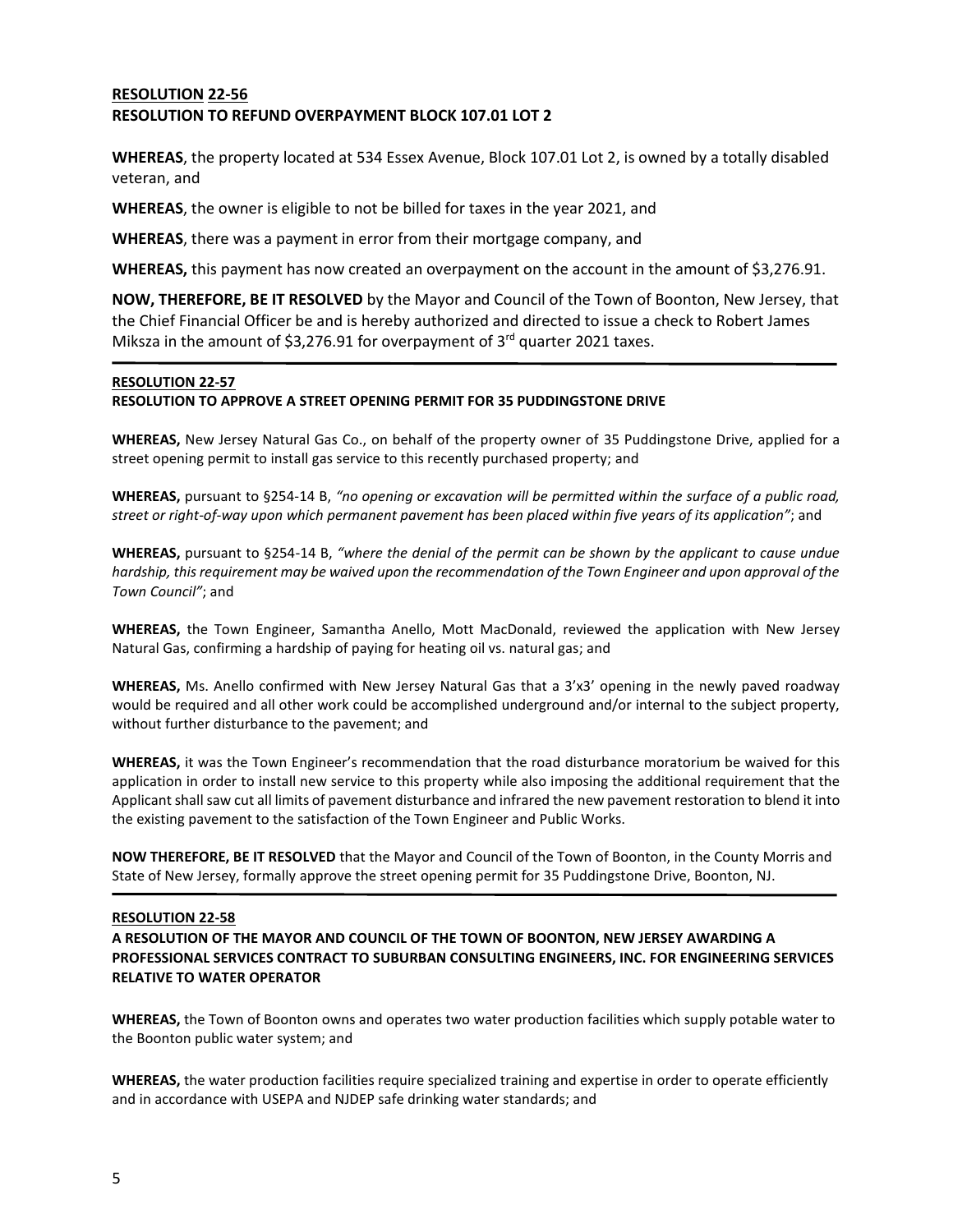**WHEREAS,** pursuant to the requirement of NJAC 7:10A, the Town's water production facilities are required to be operated by a licensed water operator, with such licensing as is appropriate for the respective treatment facilities; and

**WHEREAS,** the Town requires the assistance of an additional licensed operator to oversee, assist, report, mentor and train municipal employees on the operation of these water treatment facilities.

**WHEREAS,** the Local Public Contracts Law, N.J.S.A. 40A:11-1 et seq., permits the hiring of professional services without advertising and public bid and requires that the resolution authorizing same be available for public inspection;

**NOW, THEREFORE, BE IT RESOLVED** by the Mayor and Council of the Town of Boonton, New Jersey as follows:

- 1. That the Administrator and Clerk be and are hereby authorized to execute a contract on the Town's behalf with Suburban Consulting Engineers of Flanders, New Jersey for professional services of a licensed operator Michael McAloon and other staff members at SCE to assist the Town in this aspect of the water system operations.
- 2. This contract is awarded without competitive bidding as a "professional service" in accordance with N.J.S.A. 40A:11-5(a) of the Local Public Contracts Law because the contract is awarded for services to be performed by a person or persons licensed and authorized by law to practice a recognized profession and the services to be rendered are of an unspecifiable nature not compatible with competitive bidding.
- 3. The total fee for services for this project shall not exceed \$50,000 for a 12-month period, in accordance with a proposal submitted by Suburban Consulting Engineers for said project, dated September 23, 2021.
- 4. This award is contingent upon certification by the Chief Financial Officer that sufficient funding exists therefor.
- 5. Notice of this action shall be published in the "The Daily Record Newspaper" within ten (10) days of the passage thereof.

I hereby certify that funds are available in the Water Utility Operating Account #2-05-55-502-235

> \_\_\_\_\_\_\_\_\_\_\_\_\_\_\_\_\_\_\_\_\_\_\_\_\_\_\_\_\_\_\_\_\_\_\_\_\_\_\_\_\_ John Ditinyak, CFO

# **RESOLUTION 22-59 RESOLUTION REPEALING PRIOR ADOPTED RESOLUTION 21-292**

**WHEREAS**, the Town of Boonton previously adopted Resolution 21-292, which authorized the purchase of six (6) replacement in-car video systems for police patrol vehicles; and

**WHEREAS,** since such adoption, new and updated costs for components prompt a new resolution to authorize such purchases; and

**WHEREAS**, the Mayor and Council for the Town of Boonton wish to repeal the prior resolution, in expectation of adopting a new, updated ordinance with corrected figures.

**NOW, THEREFORE BE IT RESOLVED,** by the Mayor and Council of the Town of Boonton, in the County of Morris and State of New Jersey, as follows: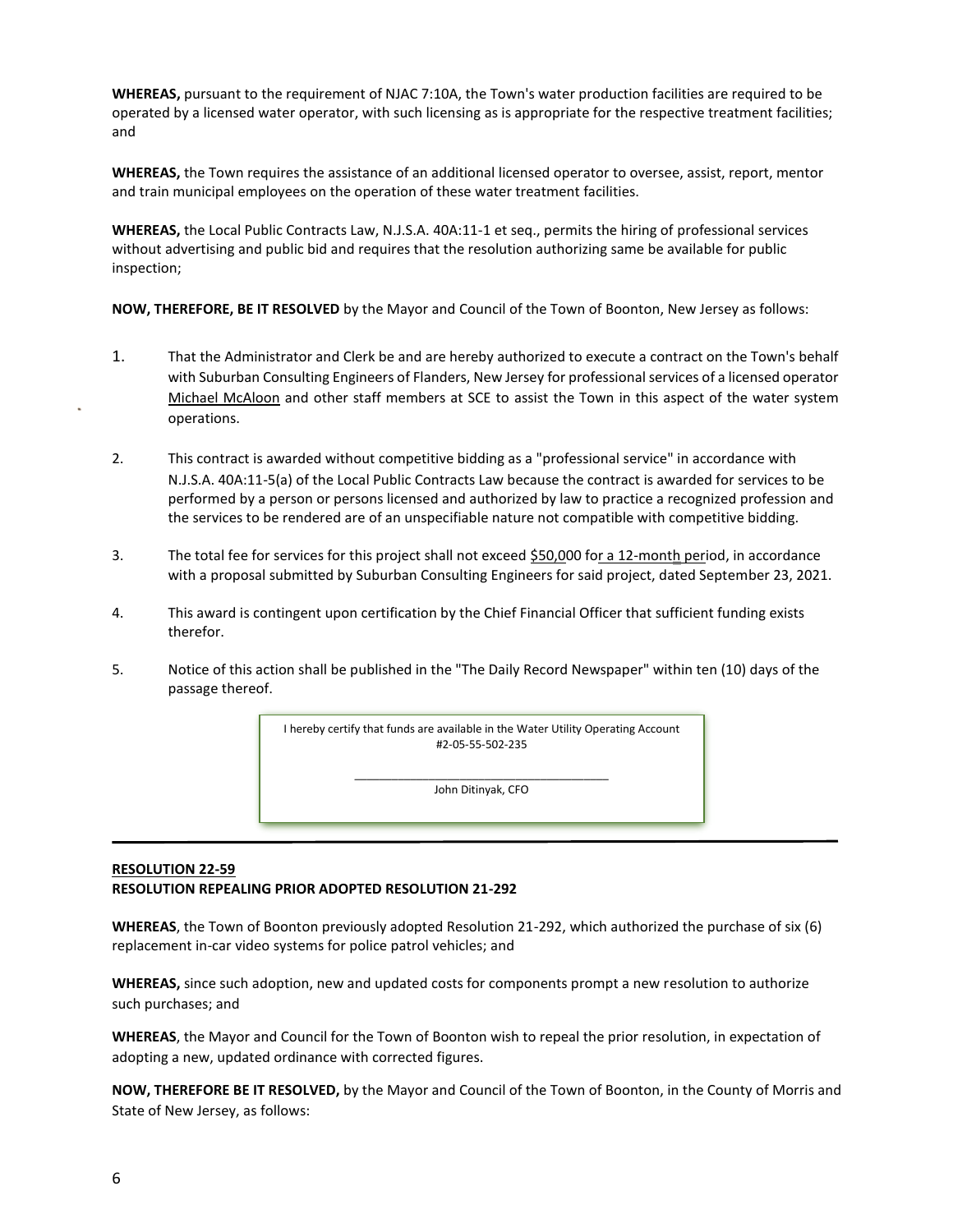1. Resolution 21-292 is hereby repealed in its entirety

This Resolution shall take effect immediately.

#### **RESOLUTION 22-60**

# **RESOLUTION OF THE MAYOR AND COUNCIL OF THE TOWN OF BOONTON, COUNTY OF MORRIS, STATE OF NEW JERSEY, AUTHORIZING THE PURCHASE POLICE EQUIPMENT**

**WHEREAS**, the Town of Boonton Police Department has need for certain police equipment and computer technology; and

**WHEREAS**, the Mayor and Town Council desire to purchase this police equipment and computer technology, including related software and installation fees; and

**WHEREAS**, the Town of Boonton Police Department requires:

- a. An Evidence Interface with County RMS System at the cost of \$7,500;
- b. A Live Scan Fingerprint Module Interact with County RMS System at a cost of \$5,000;
- c. A Law Soft Data Conversion to RMS at a cost of \$15,000; and
- d. A CSI-E-Ticketing Solution at a cost of \$2,125; and

**WHEREAS**, there are sufficient funds in the Police Department's Capital Budget accounts to pay for this expenditure.

**NOW THEREFORE, BE IT RESOLVED** by the Mayor and Council of the Town of Boonton, County of Morris, State of New Jersey, that the Police Department is hereby authorized to purchase the above referenced police equipment, including related software and installation fees, at a cost of \$29,625.00.

I hereby certify that funds are available in the Capital Fund, Various Accounts

\_\_\_\_\_\_\_\_\_\_\_\_\_\_\_\_\_\_\_\_\_\_\_\_\_\_\_\_\_\_\_\_\_\_\_\_\_\_\_\_\_ John Ditinyak, CFO

# **RESOLUTION 22-61 RESOLUTION APPOINTING DANIEL DOLCE AS A MEMBER OF THE BOONTON VOLUNTEER FIRE DEPARTMENT**

**BE IT RESOLVED** by the Mayor and Council of the Town of Boonton that Daniel Dolce be and is hereby appointed as a member of the Boonton Volunteer Fire Department, Maxfield Hose & Engine Co., 303, effective immediately.

| <b>MOVED:</b>                              |            | <b>SECOND:</b> |                |                        |               |  |  |  |  |
|--------------------------------------------|------------|----------------|----------------|------------------------|---------------|--|--|--|--|
| <b>Mayor &amp; Town Council Discussion</b> |            |                |                |                        |               |  |  |  |  |
| <b>MOVED:</b>                              |            | <b>SECOND:</b> |                |                        |               |  |  |  |  |
| <b>BOARD MEMBER</b>                        | <b>YES</b> | NO             | <b>ABSTAIN</b> | <b>RECUSE</b>          | <b>ABSENT</b> |  |  |  |  |
|                                            |            |                |                | <b>Means "NO" Vote</b> |               |  |  |  |  |
| Mr. Bock                                   |            |                |                |                        |               |  |  |  |  |
| Ms. DeVenezia                              |            |                |                |                        |               |  |  |  |  |
| Mr. Fenske                                 |            |                |                |                        |               |  |  |  |  |
| Mr. Lynch                                  |            |                |                |                        |               |  |  |  |  |
| Mr. Meehan                                 |            |                |                |                        |               |  |  |  |  |
| Dr. Renfro-Michel                          |            |                |                |                        |               |  |  |  |  |
| Mr. Wade                                   |            |                |                |                        |               |  |  |  |  |
| Mr. Wekilsky                               |            |                |                |                        |               |  |  |  |  |
| Mayor Corcoran                             |            |                |                |                        |               |  |  |  |  |

# **CONSENT AGENDA VOTE Roll Call Vote for Resolutions 22-51 through 22-61**